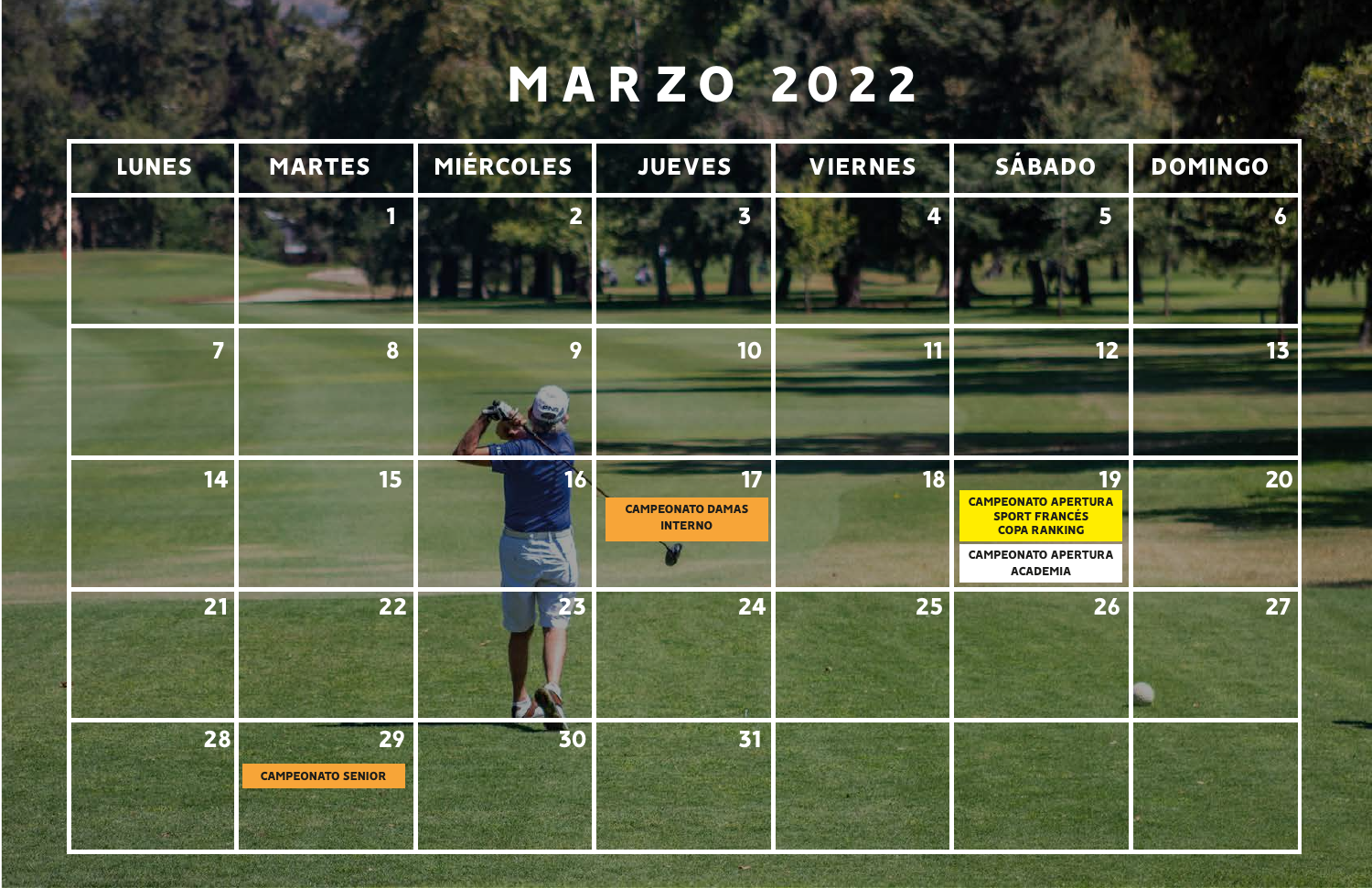| <b>LUNES</b> | <b>MARTES</b>                  | MIÉRCOLES               | JUEVES | <b>VIERNES</b> | SÁBADO                                |
|--------------|--------------------------------|-------------------------|--------|----------------|---------------------------------------|
|              |                                |                         |        |                |                                       |
| 4            |                                | $\overline{\mathbf{6}}$ | 7      | 8              | 9                                     |
| <b>11</b>    | $\overline{\mathbf{12}}$       | 13                      | 14     | 15             | 16                                    |
| 18           | 19                             | 20                      | 21     | 22             | 23<br>2° FECHA<br><b>COPA RANKING</b> |
| 25           | 26<br><b>CAMPEONATO SENIOR</b> | 27                      | 28     | 29             | 30                                    |

## ABRIL 2022

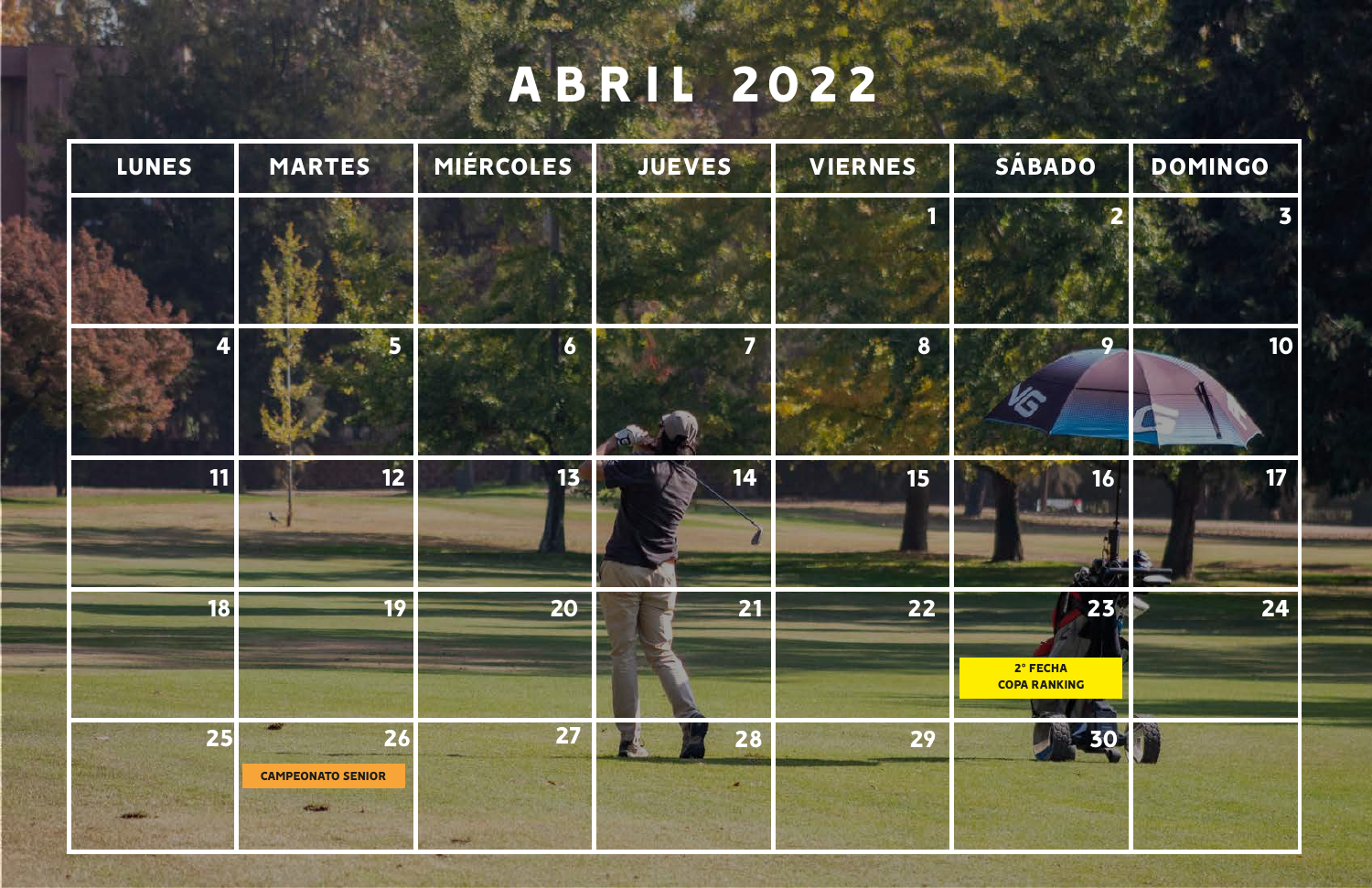## MAYO 2022

| <b>LUNES</b>   | <b>MARTES</b>                                                 | MIÉRCOLES | <b>JUEVES</b> | <b>VIERNES</b> | SÁBADO                                                                         |
|----------------|---------------------------------------------------------------|-----------|---------------|----------------|--------------------------------------------------------------------------------|
|                |                                                               |           |               |                |                                                                                |
| $\overline{2}$ | $\overline{\mathbf{3}}$<br><b>CAMPEONATO</b><br><b>SENIOR</b> | 4         | 5             | $\overline{6}$ | 7                                                                              |
|                | 10                                                            | 11        | 12            | 13             | 14<br><b>CAMPEONATO DOBLES DEI</b><br><b>CLUB (QUALY, CUARTOS DE</b><br>FINAL) |
|                | 17 <sup>2</sup>                                               | 18        | 19            | 20             | 21<br><b>CAMPEONATO DOBLES DEI</b><br>CLUB (SEMIFINAL)                         |
|                | 24<br>AND START                                               | 25        | 26            | 27             | 28                                                                             |
| 30             | <b>CAMPEONATO</b><br><b>SENIOR</b>                            |           |               |                |                                                                                |

And The as East Trees, a Construction